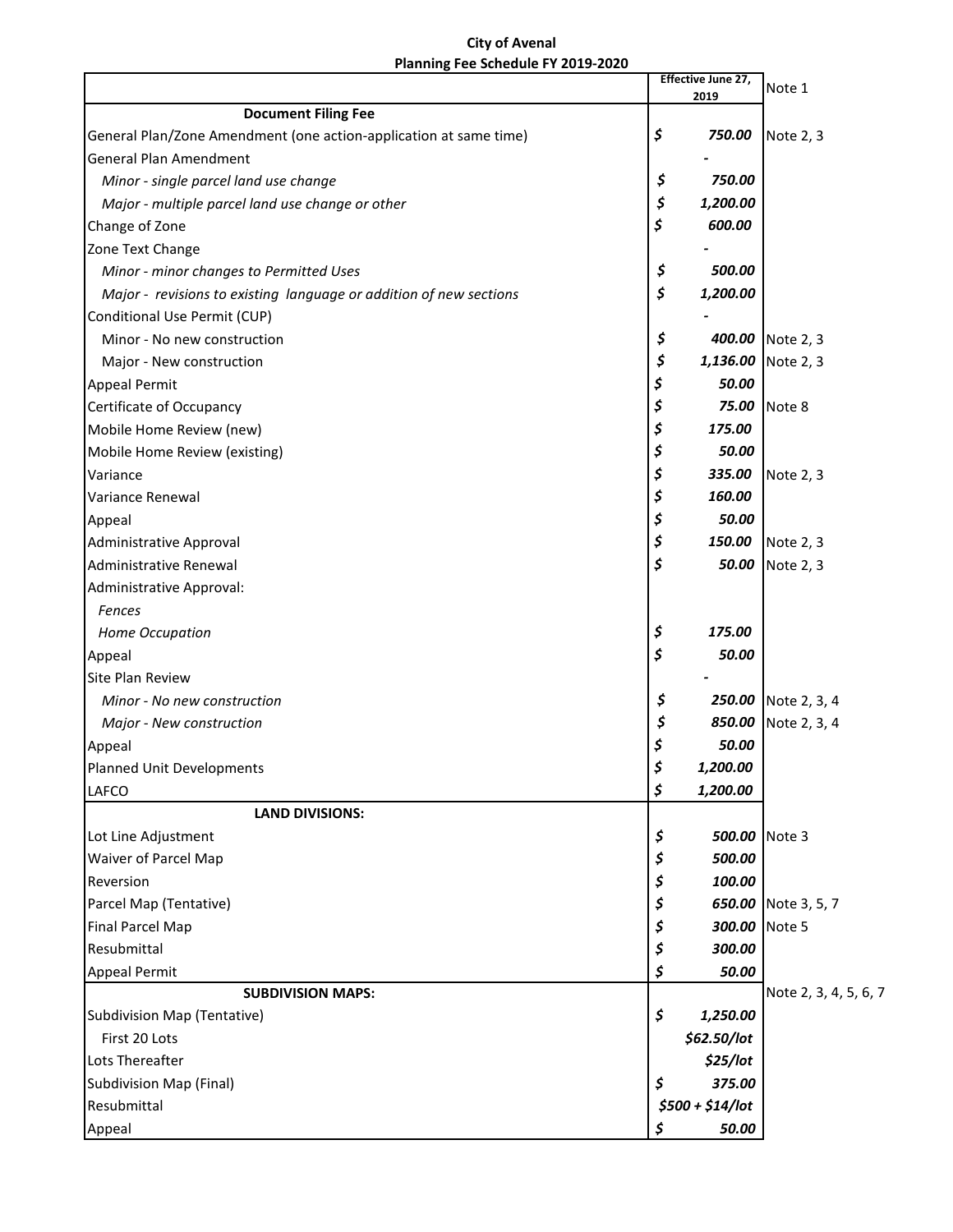## **City of Avenal Planning Fee Schedule FY 2019-2020**

|                                                      | <b>Effective June 27,</b>    | Note 1           |
|------------------------------------------------------|------------------------------|------------------|
|                                                      | 2019                         |                  |
| <b>ENVIRONMENTAL REVIEW</b>                          |                              |                  |
| <b>Environmental Filing Fee Assesment</b>            | \$<br>125.00                 |                  |
| Notice of Exemption                                  | \$<br>125.00                 |                  |
| ND/MND                                               | \$                           | 500.00 Note 3, 4 |
| ND/MND/EIR Document (Contracted)                     | 15% of Contract Note 3, 4    |                  |
| Environmental Impact Report (EIR)                    | 15% of Contract Note 3, 4    |                  |
| AB 3158 Environmental Filing Fees (Mandatory) (CEQA) |                              |                  |
| Negative Declaration / MND                           | CDFW Cost + $10\%$ Note 3, 4 |                  |
| <b>EIR</b>                                           | CDFW Cost + $10\%$ Note 3, 4 |                  |
| <b>I</b> Other Env. Document                         | CDFW Cost + $10\%$ Note 3, 4 |                  |
| County Clerk                                         | <b>County Clerk Fee</b>      |                  |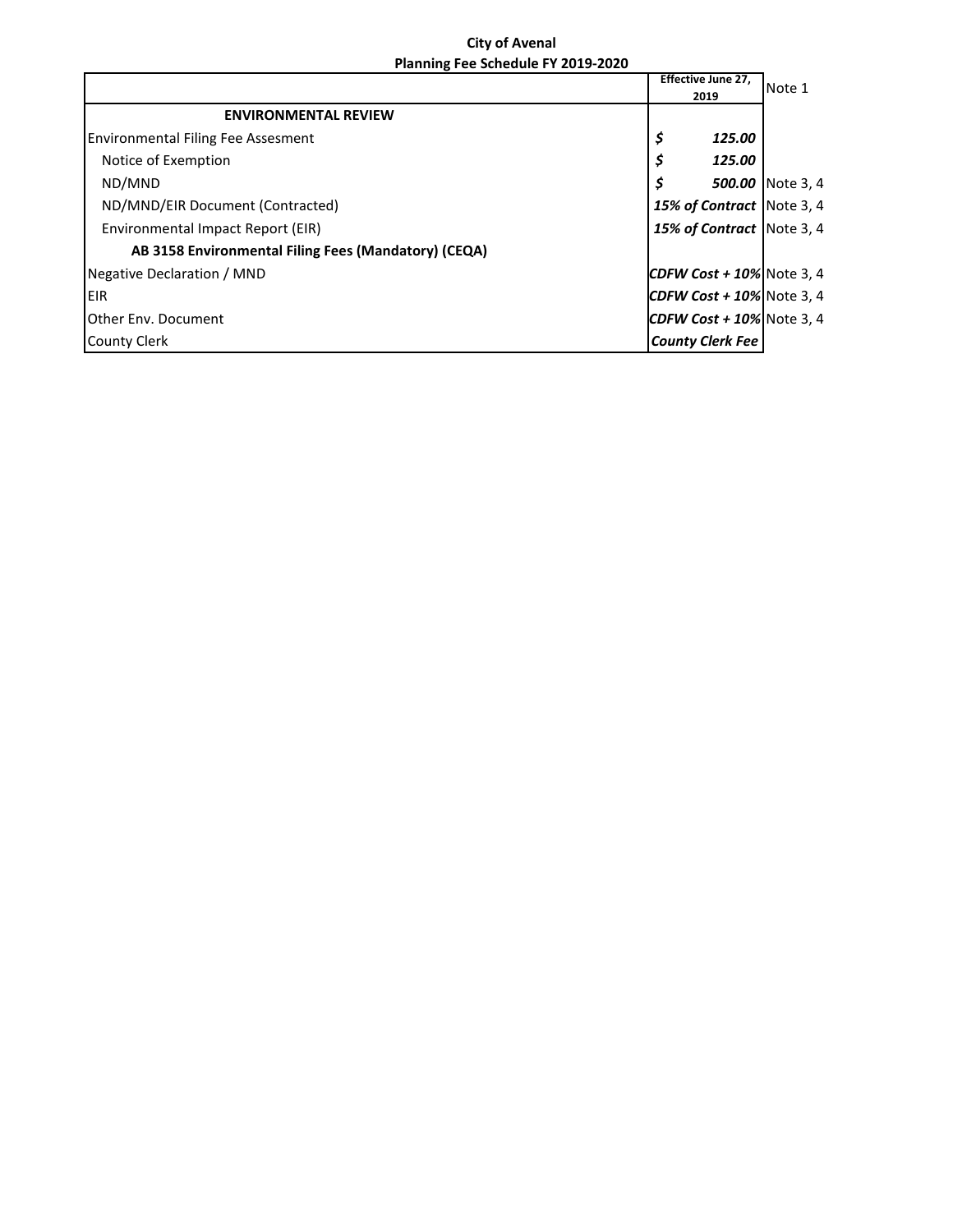## **City of Avenal Planning Fee Schedule FY 2019-2020**

|                                                                |  | <b>Effective June 27,</b> | Note 1  |
|----------------------------------------------------------------|--|---------------------------|---------|
|                                                                |  | 2019                      |         |
| <b>MISCELLANEOUS</b>                                           |  |                           |         |
| Agricultural Preserve / Williamson Act, including Cancellation |  | \$<br>215.00              | INote 6 |
| <b>Agricultural Contract Plus</b>                              |  | 80.00<br>S                |         |
| Per Acre Fee                                                   |  | 0.50                      |         |
| Non-Renewal                                                    |  | S<br>130.00               | Note 6  |
| Road Abandonment                                               |  | 200.00                    | Note 7  |
| <b>Road Opening</b>                                            |  | 200.00                    | Note 7  |
| <b>Easement Abandonment</b>                                    |  | 200.00<br>\$              |         |
| <b>PRINT DOCUMENT</b>                                          |  |                           |         |
| City Zoning Map (24" x 36")                                    |  | \$<br>10.00               |         |
| Zoning Ordinance (binded)                                      |  | 25.00                     |         |
| General Plan (binded)                                          |  | 35.00                     |         |